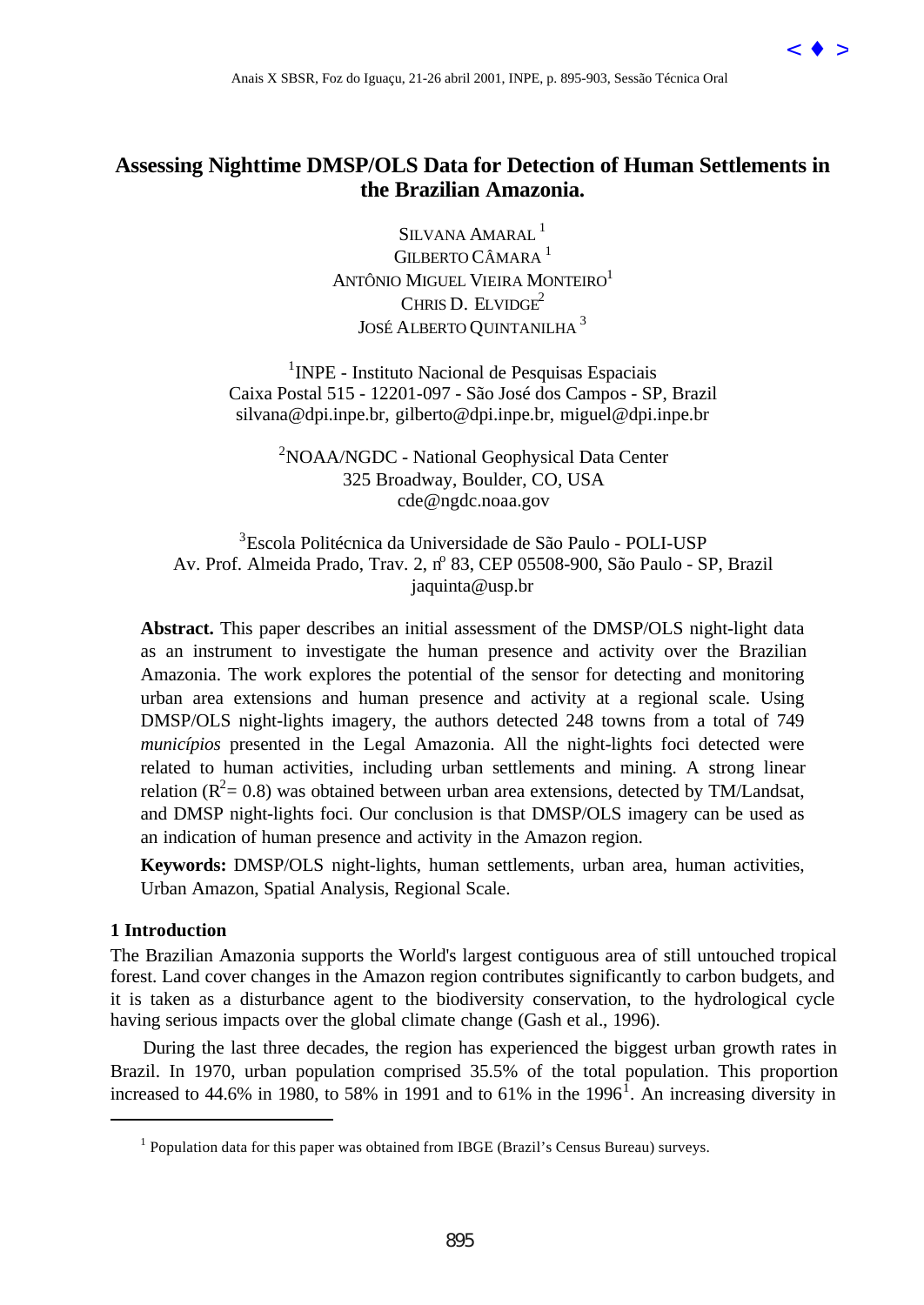economic activities and the resulting population changes have restructured and reorganised the network of human settlements all over the region. As a result, the picture over the early  $21<sup>st</sup>$ century shows patterns and spatial arrangements that reveals a different Amazonia. This new Amazonia emerges instead is a tropical forest with a complex urban tissue in the making, a perspective that has taken some researchers to put forward the claim for an "urbanized forest" (Becker, 1996).

Currently, the mainstream research agenda for the Amazonia is focused on the physical geography aspects (such as land use and land cover change) and on global change issue. By contrast, a relatively small number of researchers are concentrating on the human aspects of the Amazonian occupation. These studies are showing that the growth in urban population has not came with an improvement on quality of life of local populations, as demonstrated by the low indices of health, education and income wages (Becker, (1996 and 1998), Browder and Godfrey (1997), Monte-Mór (1998)).

The fragile ecological equilibrium of the Amazon forest, the population growth and its movements, the lack of basic infrastructure, and the conflicting driving forces around the region, make a project for sustainable development of the region the real issue to be dealt with and the actual challenge for world science.

The objective of this study was to assess nighttime DMSP/OLS data to detect human settlements in the Brazilian Amazonia. To reach this goal, we developed a procedure to detect human activity on DMSP/OLS image composition and to integrate and analyse the data set in a spatial database. We investigated the correlation between DMSP/OLS night-lights and the human activity information obtained from ancillary data sources.

#### **2 A Review of DMSP/OLS data for Detection of Urban Settlements**

The U.S. Air Force Defense Meteorological Satellite Program (DMSP) operates since 1970s the Operational Linescan System (OLS), an oscillating scan radiometer capable of detecting the visible and thermal-infrared emissions, with nominal resolution of 2.7 km and ~3000 km of swath. The OLS sensor's primary mission was the observation of nighttime moonlit cloud cover for global meteorological forecasting for the Air Force. For this reason, the visible spectral band (VIS: 0,4-1,1 μm) signal, that includes the visible near infrared portion of the spectrum (VNIR: 0.5 to 0.9 μm), is intensified at night using a photomultiplier tube. This makes the sensor four orders of magnitude more sensitive, enabling to detect faint VNIR emission sources. With sunlight eliminated, the light intensification results in a unique data set in which city lights, gas flares, lightning illuminated clouds and fires can be observed (Elvidge et al., 1997).

There are two spatial resolution modes in which data can be acquired. The full resolution data has a nominal spatial resolution of 0.56 km and it is referred to as "fine". The "smooth" resolution mode is generated towards averaging of five by five blocks of fine data onboard, with nominal spatial resolution of 2.8km.

DMSP/OLS image was first presented as a potential urban mapping tool by Croft (1973, 1978). The author argued that high contrast between lighted and unlighted areas and the sensor's spatial resolution made it a useful tool to identify regions of significant human activity. Welch (1980), Foster (1983) and Welch and Zupko (1980) attempted to use DMSP/OLS imagery to map the distribution of human settlements and inventory the spatial distribution of human activities, such as energy consumption. These works showed promising results, but also exposed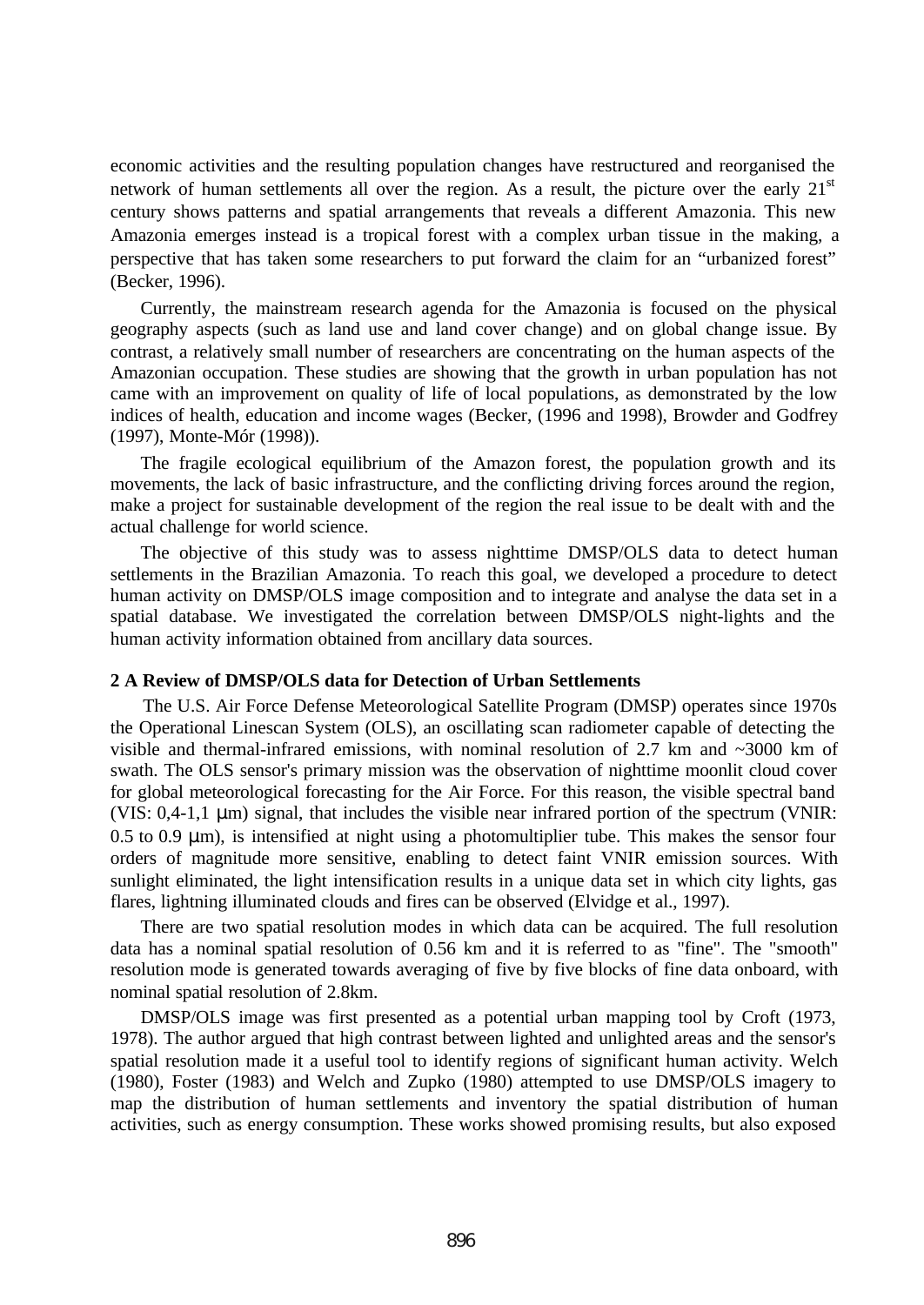problems in the use of single data acquisition, pixel saturation and blooming, cloud cover and presence of ephemeral light sources as lightning and fires.

Sullivan (1989) produced a VNIR emission sources global map (10km resolution). Despite it was derived from single dates of DMSP/OLS film data imagery and mosaicked into a global product, many of the features presented, in some areas like Africa, were ephemeral VNIR emission from fires.

The problem with ephemeral lights and cloud cover was eliminated with the methodology developed to generate a stable light data set by the NOAA/NGDC (National Oceanic and Atmospheric Administration's National Geoscience Data Center). This method includes the collection, rectification and aggregation of a large number of nighttime OLS image (Elvidge et al., 1997). The image time series analysis distinguishes stable lights produces by cities, towns and industrial facilities from ephemeral lights. This analysis is additionally used for cloud screening and ensures sufficient cloud-free observations for determining the location of all VNIR emissions.

To convert this stable light data set into a map of "urban areas" in the United States mosaic, Imhoff et al. (1997) proposed a thresholding technique. The values reported in the original data set represent a percentage of lighted pixel, for each pixel extracted from 231 images of nighttime cloud screen orbits. Each pixel has a digital number ranging from 0 to 100, representing the ratio of lighted observations to total cloud free observation x 100. A digital number of 30 means that this pixel was lighted 30% of the times that it was observed under could-free conditions. A threshold of >89% removed ephemeral light sources and blooming of light onto water when adjacent to cities, while still leaving the dense urban core intact. Comparing with the urban areas from 1990 U.S. Census, the urban area from DMSP night-lights was only 5% smaller. Although this technique worked well in the United States, the authors emphasised the need to verify these relations in less-developed countries where the type of infrastructure development and its associated nighttime lighting may be different.

Based on a series of DSMP/OLS images, Miranda (1999) generated a map of cities and urban settlements in the Amazon that identified 1300 urban sites comprising small towns, medium size towns and cities in the region. Using ancillary data from federal institutes (IBGE, FUNAI, DNPM) and non-governmental organisations, this number raised to up to 1500 sites of *vila*s and cities in the Amazon. Unfortunately, a scientific assessment of his work is not possible, since the author did not publish a description of his methodology.

#### **3 Data Integration and Analysis**

#### **3.1 General Description**

The methodology for data integration and analysis used in this work included the following steps, as outlined in **Figure 1**:

1. Building a spatial database consisting of DMSP/OLS data, TM/Landsat images and IBGE-derived geographic limits of *municípios*, urban centres and *vilas.* All the 749 *municípios* of the Legal Amazon had their boundary and urban centres spatialized from the IBGE (Instituto Brasileiro de Geografia e Estatística) data available for 1997. The geographical positions of the 256 *vila*s, computed from IBGE-1998 data, were also spatialized. Both, cities and *vila*s, were defined as objects in the database in order to enable the spatial query over these features.

**[Fig. 01](#page-3-0)**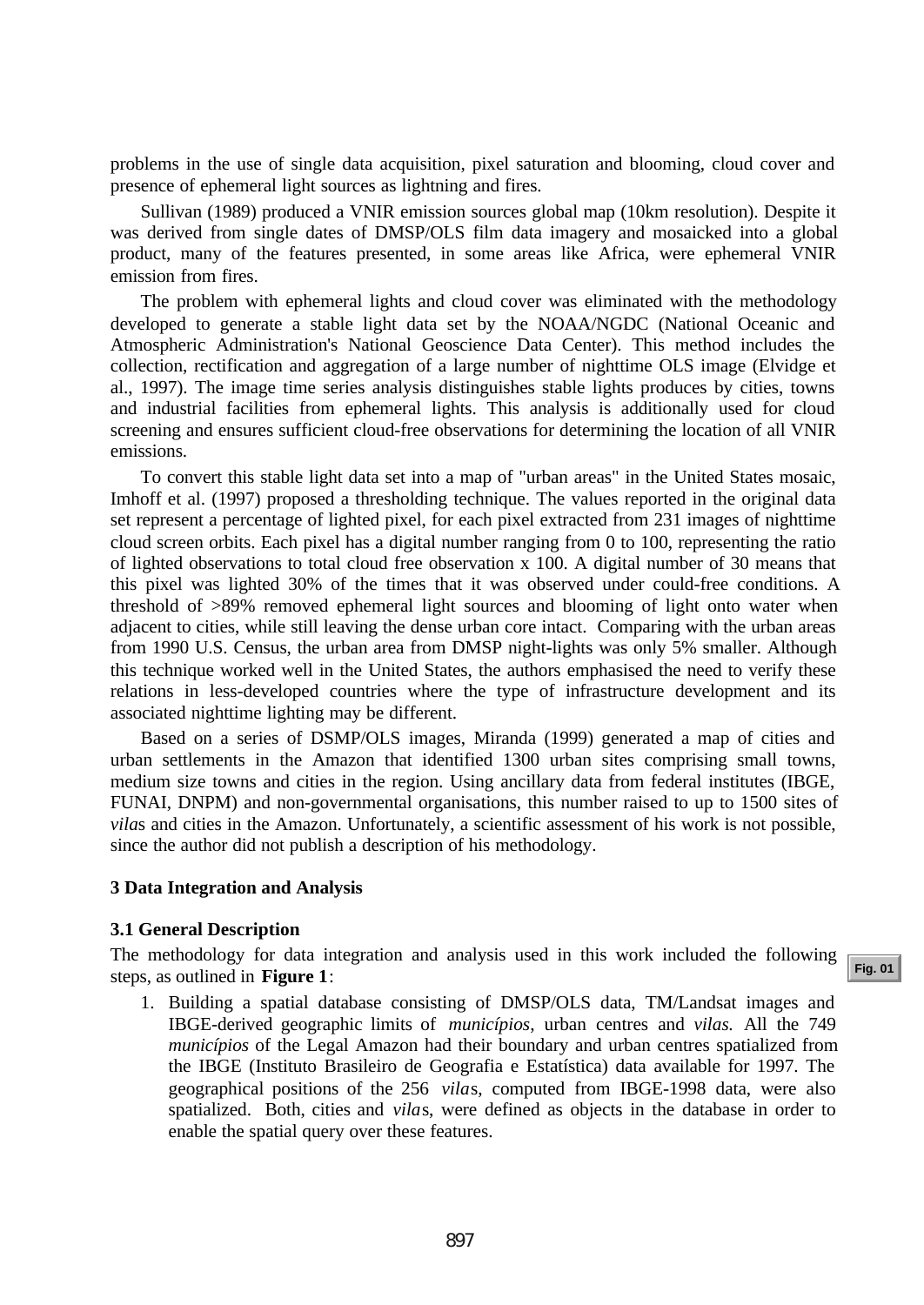<span id="page-3-0"></span>

Figure 1 - The data integration and analysis flow chart.

- 2. Correction of the urban centre location of the original IBGE data set based on DMSP/OLS night-lights and urban polygons derived from TM/LANDSAT imagery.
- 3. Comparison of DMSP/OLS night-lights and urban polygons derived from TM/LANDSAT imagery to assess the potential of DMSP/OLS for detection of urban settlement extension.

The spatial database and the analytical procedure used the SPRING GIS system, version 3.5 (SPRING, 2000).

## **3.2 DMSP/OLS Data Processing**

An image from DMSP/OLS covering the Amazon region was used. This image was generated by NOAA- National Geophysical Data Center, from 16 single DMSP/OLS orbit, from September  $2<sup>nd</sup>$  to 18<sup>th</sup>, 1999. In order to have only stable light sources in the final image, ephemeral nightlights like clouds and fires were removed during the mosaic process, using the procedure described by Elvidge et al. (1997).

The original image data were available in a "geographical" projection with cells that are 0.008333 degrees square, 1 km<sup>2</sup> approximately. The conversion from "geographical" to Policonic projection was the unique geometrical correction applied over the image.

Although the DMSP/OLS image used an 8-bits quantization (255 values), its histogram had frequencies only from 7 to 100, due to the fact that the digital numbers in the image represent the cumulative percentage of lighted pixels considering the nighttime cloud screen orbits available.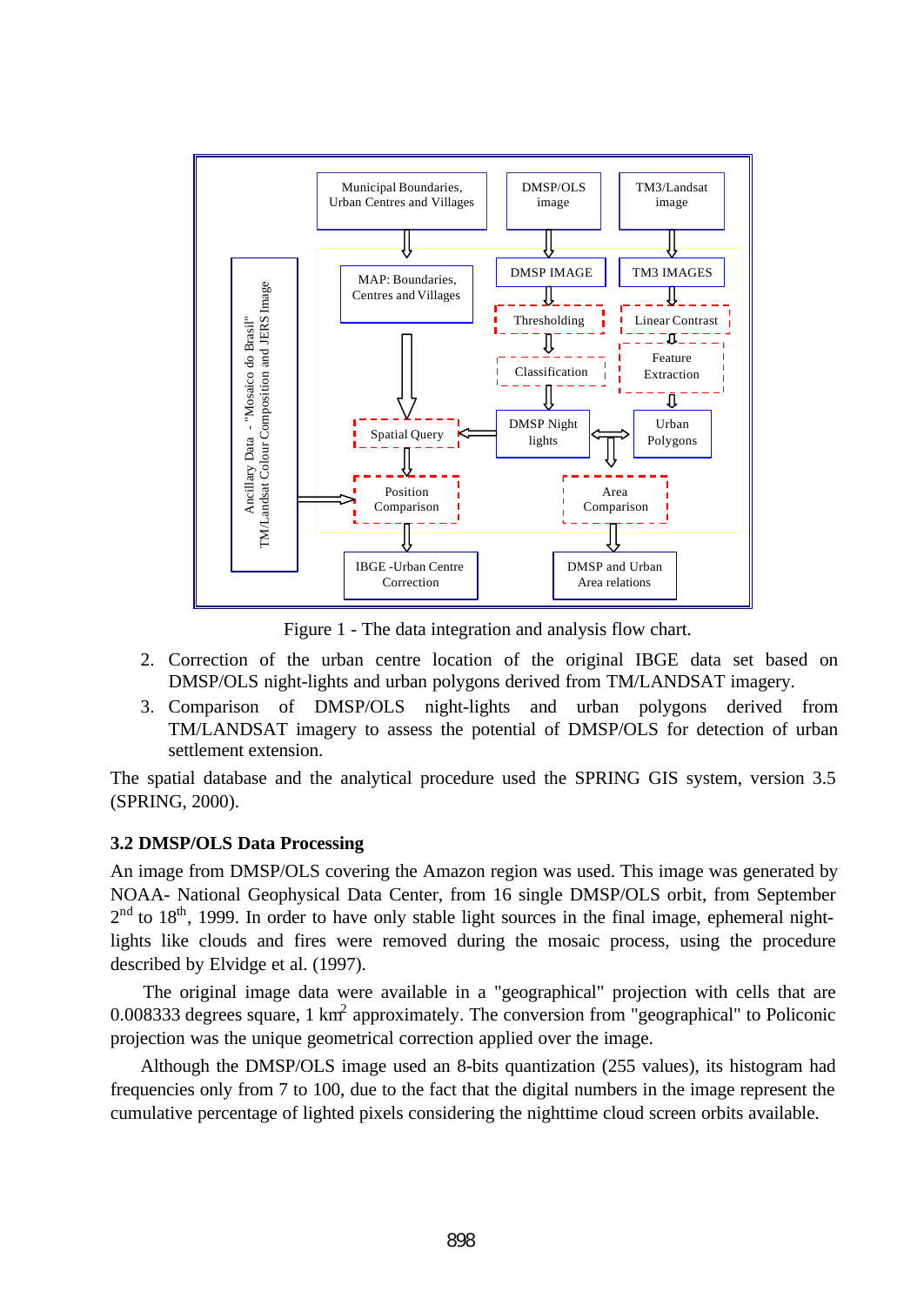The next processing step was to select a threshold for the pixel values that could detect urban areas, without overestimating larger cities. To preserve the city boundaries and to detect small towns for the continental US, Imhoff et al., (1997) used a threshold value of 89%. However, their methodology was developed for a series of 236 images, whereas only 16 images were available for this work for a region with frequent cloud cover. By interactive visual analysis, we compared different threshold values at DMSP images with the location of small towns and big cities in the TM/Landsat image. We found that a threshold of 7% over estimated the city boundaries, and a threshold of 89% did not detect most of the small towns. As a compromise, a threshold of 30% was defined to generate a DMSP binary image.

The DMSP binary image was then classified into night-light and background classes, so polygons of night-light were defined. These night-lights foci were used to compare with the spatial location of the cities and *vila*s available, and the extension of the urban areas.

### **3.3 Integration of TM/Landsat Data with DMSP/OLS**

TM/Landsat images were used to verify the relations between DMSP night-light focus and the urban area of the cities. The spatial resolution of 30 m and the spectral bands of TM/Landsat sensor enable the detection of urban areas. Urban structures as houses, buildings, parking, civil constructions, roads, asphalt, etc., are easily distinguished in the TM3 band because of the intense spectral response of these targets at the red visible wavelength  $(0.63 \mu m a 0.69 \mu m)$ .

The intense cloud cover in the Amazon region and the large dimension of the area restricted the number of the TM/Landsat scenes available, so this analysis was limited to Mato Grosso State. To that end, we included 32 TM/Landsat band 3, from 1999 dry season, to our spatial database. A linear contrast was applied over these images to enhance the urban areas.

For every *município* in the Mato Grosso state, the urban area was defined as polygons that had their total area calculated by the GIS. These urban area values were introduced in the database as an attribute in the table, to be further comparable with the night-light foci.

## **3.4 Use of Ancillary Data**

The image data available in the "Mosaico do Brasil" [\(www.dpi.inpe.br/mosaico\)](www.dpi.inpe.br/mosaico) were used to locate urban sites and to identify the features pointed out by the night-light focus. Basically, TM/Landsat colour compositions (TM3-B, TM4-G, TM5-R) available for 1998 and 1999, and the JERS-1 SAR mosaic image of 1995 were used.

## **4 Results**

## **4.1 Detecting Human Presence and Activity**

By visualising the DMSP night-lights foci with the city centres and *vila*s overlaid, it was possible to assess the ability in the DMSP night-lights to detect human activity. Some IBGE urban centres had their geographical position corrected, based on the DMSP night-lights, with confirmation obtained from TM/Landsat data.

Considering the DMSP image threshold adopted (ND>30), 261 night-light foci were detected, while with ND>7, it was possible to identify 560 foci. Even without any specific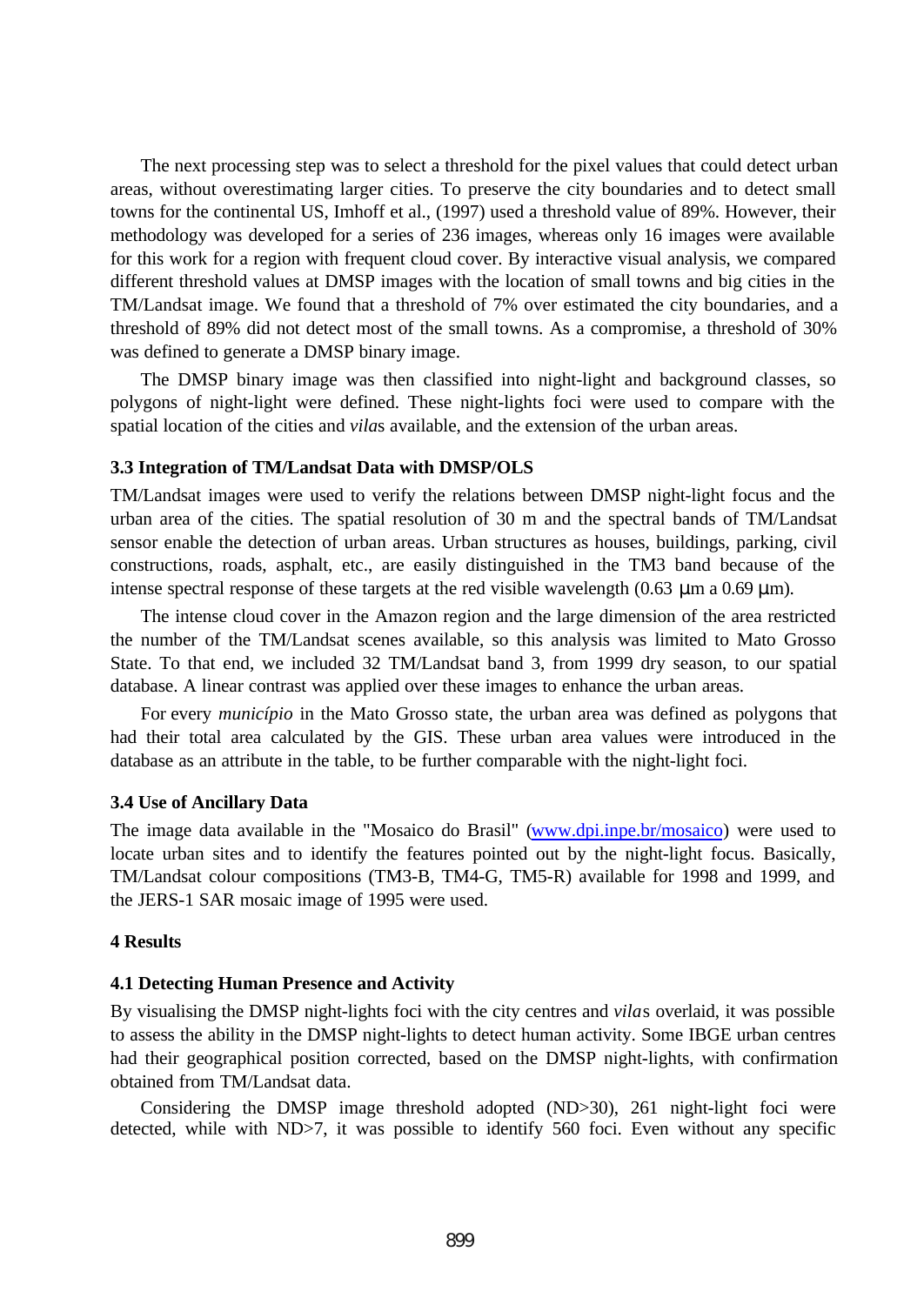geometrical correction, the visual analysis verified a general good spatial correspondence between the night-lights foci and the IBGE urban centres, as presented at **Figure 2**.



Figure 2 - DMSP/OLS image over the Amazonia with a detail of Belém-PA region.

From the total of 261 night-light foci, 149 contained IBGE urban centres and 64 were less than 5 km from IBGE urban centres. 48 night-light foci were not related to any urban centre. Using the ancillary data from "Mosaico do Brasil" these 48 foci were analysed.

The results, summarised in the **Table 1**, indicate that the DMSP night-lights detection is always related to human activity. Even in places without resident population, the lights point out human presence that requires some type of infrastructure, such as mining or oil production.

Analysing the 749 *municípios* from the Legal Amazon, 186 are inside the night-light foci and 62 are less than 5 km from the foci, a total of 248 cities detected by the DMSP/OLS data. Considering the total resident population (**Table 2)**, DMSP/OLS imagery could, in some cases, detect the night-lights from *municípios* with 1.000-2.000 people.

However, DMSP/OLS night-lights only detected all *municípios* in the population class of more than 500.000 residents. *Municípios* with population between 5.000 and 500.000 were partially detected.



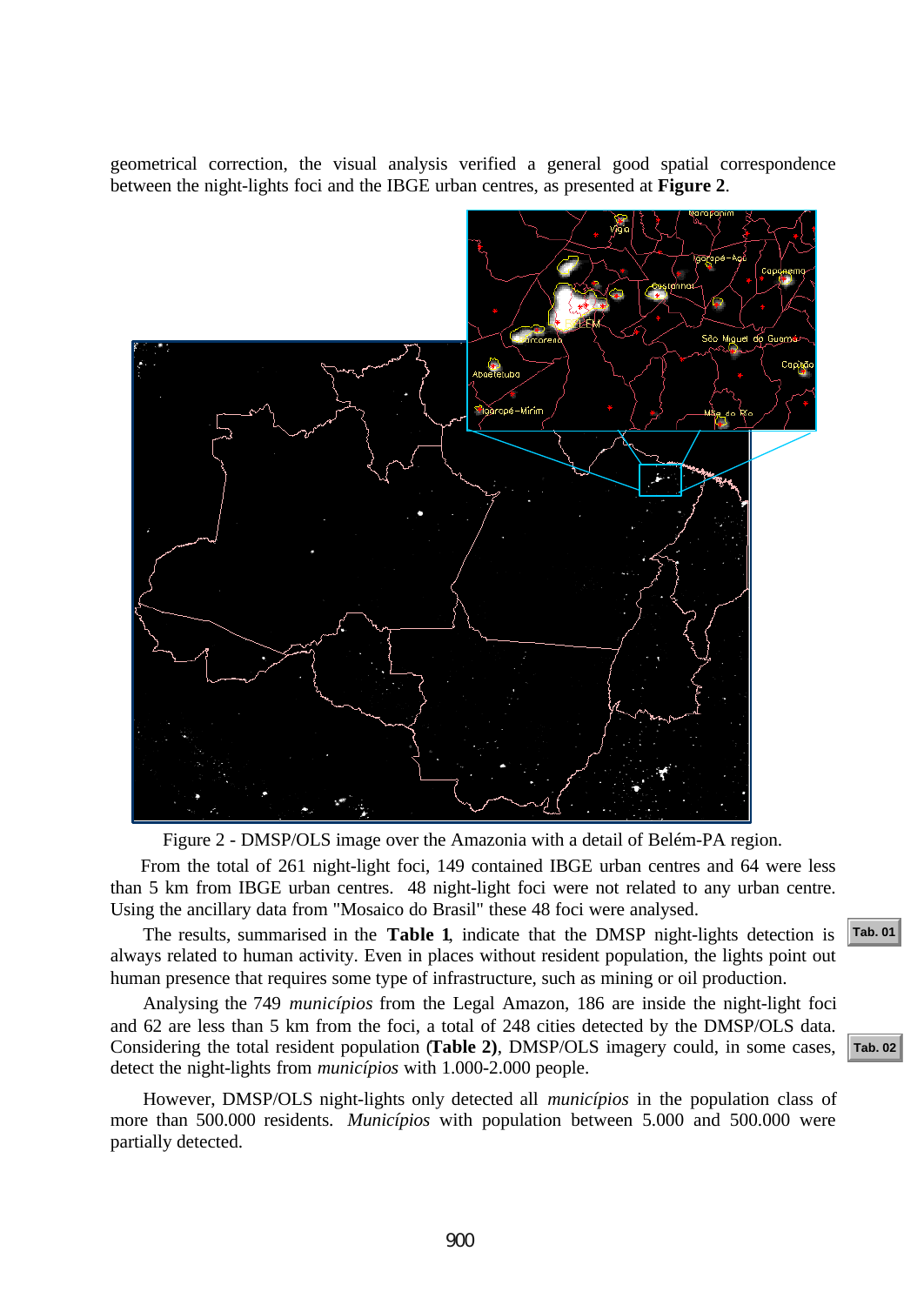| Description - targets observed at "Mosaico do Brasil"                     |   |
|---------------------------------------------------------------------------|---|
| Urban settlements - small towns and <i>vilas</i> - missing at IBGE census | 9 |
| <b>IBGE Vilas</b>                                                         |   |
| Urban nuclei near to big cities                                           |   |
| <i>Vilas</i> near to reservoirs                                           |   |
| Mining                                                                    |   |
| Oil and Gas production (URUCU-AM)                                         |   |
| IBGE urban centres - inaccurate coordinates                               |   |
| Unable to check - TM/Landsat or JERS images not available                 |   |
| Out of Amazon Legal limits                                                |   |

<span id="page-6-0"></span>Table 1 - DMSP night-light foci not associated with urban centres.

From this result, 501 towns were not detected with DMSP night-lights. Santa Luzia do Maranhão was the *município* with the highest population (53.287 people, 19.450 at urban area); in this case the lack of TM/Landsat image for this area suggests frequent cloud cover. Alta Floresta (MT) had the biggest urban population (35.053 people), and only was detected with the DMSP image threshold of DN=7, probably the fires and smokes, very intense in this region at that time of the year, attenuated the night-light signal. Only 25 of these 501 towns not detected by DMSP had urban population greater than 10.000 people. With exception of Alta Floresta and Rosário do Oeste, situated at Mato Grosso state, all of then are at north part of the region, at Acre, Amapá, Pará and Maranhão states where the cloud cover is very frequent.

| <b>Population</b>   | <b>Number of <i>Municípios</i></b> |                   |
|---------------------|------------------------------------|-------------------|
| (IBGE-1996)         | <b>Total</b>                       | <b>DMSP</b> light |
| $0 - 1000$          |                                    | 0                 |
| $1.000 - 2.000$     | 31                                 |                   |
| $2.000 - 5.000$     | 135                                | 5                 |
| 5.000 - 10.000      | 190                                | 28                |
| 10.000 -20.000      | 219                                | 67                |
| 20.000 -50.000      | 159                                | 96                |
| $50.000 - 100.000$  | 37                                 | 34                |
| 100.000 - 200.000   | 10                                 |                   |
| 200.000 -500.000    | 7                                  | 7                 |
| 500.000 - 1.000.000 |                                    |                   |
| >1.000.000          | 2                                  | 2                 |
| <b>Total</b>        | 792                                | 248               |

Table 2 - Municipal population and *municípios* in the Legal Amazon.

Among the 248 towns detected by DMSP night-lights, Paço do Lumiar (MA) presented the smaller urban population (1095), but it is adjacent to São José do Ribamar and São Luís, the capital of Maranhão state, configuring a metropolitan region. The city detected by DMSP nightlights with the smallest urban population was Alto Alegre (RR), with 3.292 people.

### **4.2 Locating and Measuring Urban Areas**

To correlate DMSP night-light area with the urban area extracted from the TM/Landsat images, the total of DMSP night-lights pixels was calculated for every *município* having the municipal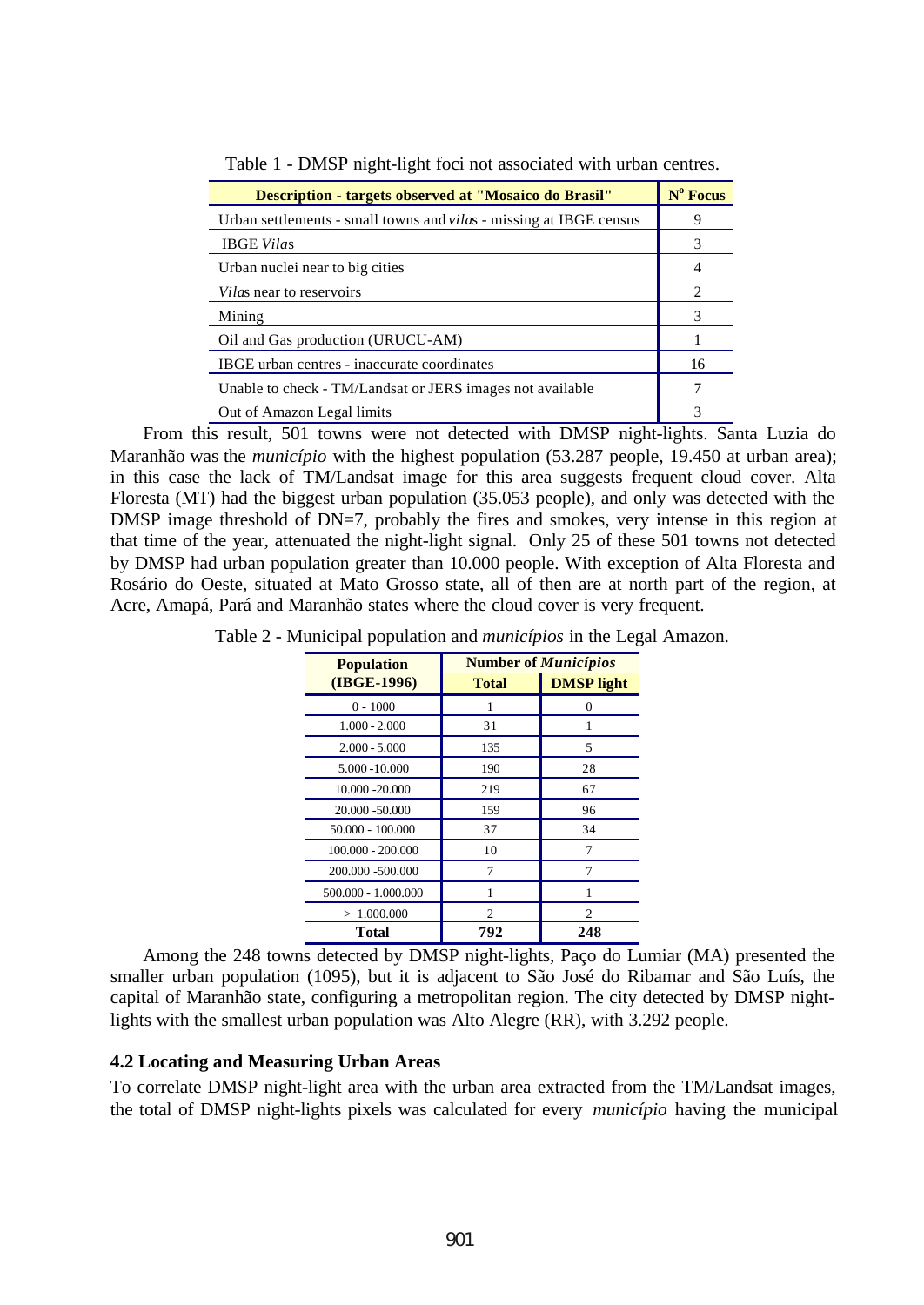boundary as a spatial restriction. This area value was stored in the table of *municípios* in the database.

From the urban area analysis, performed to Mato Grosso state, 56 towns from 118 *municípios* had its night-light detected by DMSP imagery. The **Figure 2** presents the linear relation that can be obtained between urban area, identified from TM-3 Landsat and night-light foci.



Figure 2 - Relation between urban area detected by TM/Landsat and DMSP night-lights: (a) considering all *municípios*, (b) without Cuiabá and Várzea Grande - metropolitan region.

The urban area identified from TM/Landsat image was linearly related to the area defined from DMSP night-lights, with a  $\mathbb{R}^2$ =0.91, if we consider the capital and the metropolitan region, and  $R^2$ =0.76, if we exclude this extreme values. The DMSP night-lights, corresponding to towns, are then a reference of urban infrastructure area, like streets, houses and civil constructions that requires night illumination.

#### **5 Conclusion**

This work presented the first results from the analysis of DMSP/OLS nighttime image to detect human settlements in the Amazon region. With the data available, it was observed that the detection of cities and towns is limited by several factors like cloud cover, smoke, and the threshold definition to the DMSP image. Even with these limitations, DMSP night-light image is a potential data to identify human presence, not only urban regions, but also any human activity that requires illumination, as mining and others civil constructions.

From 749 *municípios*, only 248 were directly associated to urban centres. Therefore, our results do not support the claims made by Miranda (1999) of the detection of 1300 towns and cities from DMPS/OLS. Further comparison with results from Miranda (1999) is hindered, since this author did not publish detailed information about his data sets and analysis procedures.

A strong linear relation was obtained for the urban area identified from TM/Landsat image and from DMSP night-light. It was expected since the urban area is usually illuminated in a continuous extension.

Better results could be obtained with a DMSP image mosaicked from at least 6 months of single orbits with fine resolution (0.56 km). Additionally, the radiance image and not only relative frequency of night-light image would provide better estimates of area and population.